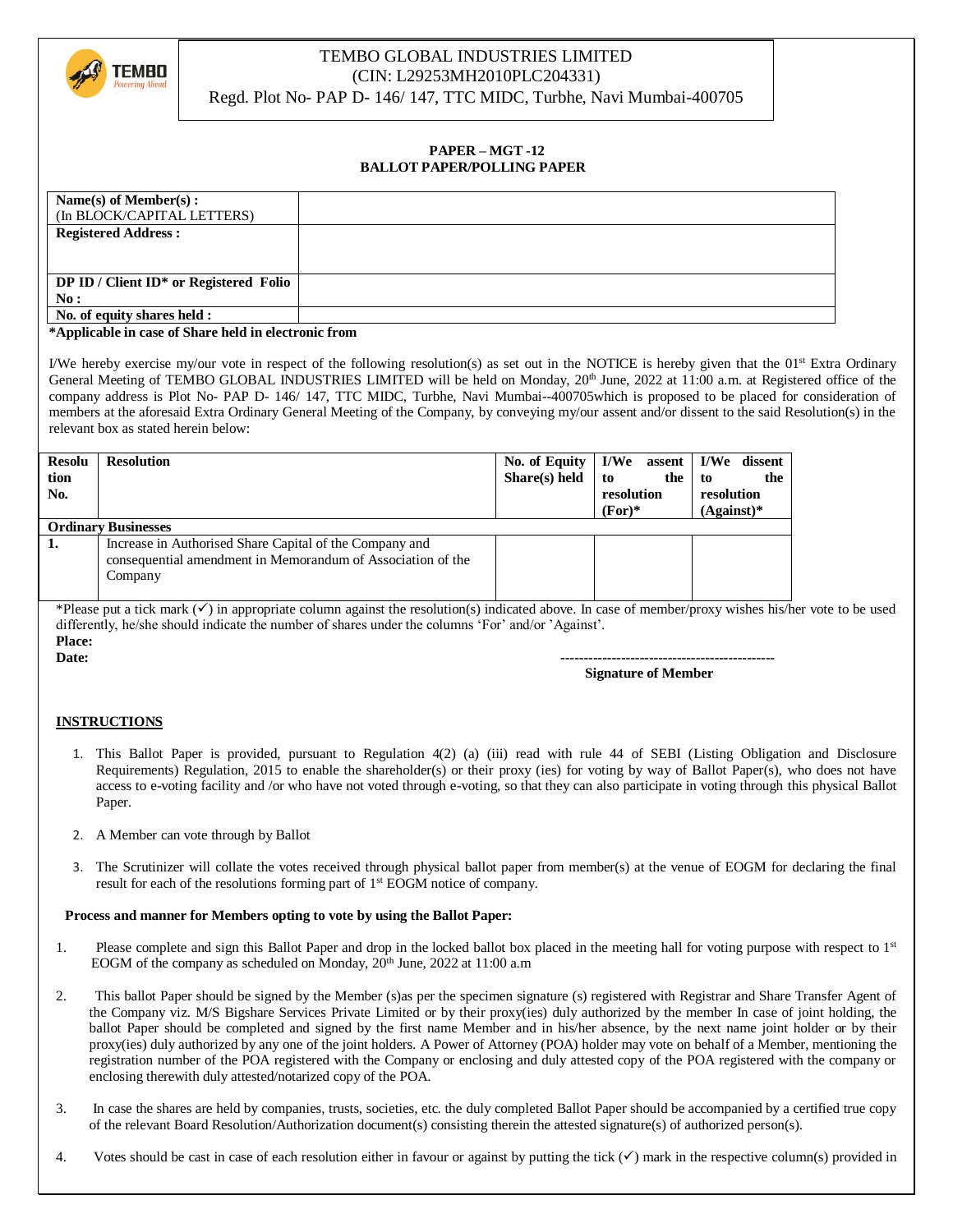

# TEMBO GLOBAL INDUSTRIES LIMITED (CIN: L29253MH2010PLC204331)

Regd. Plot No- PAP D- 146/ 147, TTC MIDC, Turbhe, Navi Mumbai-400705

the Ballot Paper.

- 5. The voting rights of shareholders shall be in proportion of the shares held by the members in the Paid-up Equity Share Capital of the Company as on Monday,  $13<sup>th</sup>$  June, 2022 and each fully paid up equity shares carries one voting right.
- 6. A Member may request Ballot Paper from the Company or they can download the Paper from the website of the Company viz. https://www.tembo.in , if so required.
- 7. Unsigned, incomplete, improperly or incorrectly tick marked Ballot Papers will be rejected. The Ballot Papers will also be rejected if it is received to rnember, deface dormutilated to the extent which makes it difficult for the Scrutinizer to identify either the Member or when it is not ascertainable that vote(s) have been cast by member (s) in favour or against the resolution or when the signature(s) of member(s) cannot be verified with the available records of registrar & share transfer agent of company M/S Bigshare Services Private Limited.
- 8. The decision of the Scrutinizer on the validity of the Ballot Paper(s) and any other allied matter(s) thereto shall be final and binding on the member(s) of company.
- 9. The consolidated result for votings done by the members of company through e-votings & ballot votings for all the resolution(s) placed in the 1st EOGM of company and as declared by Chairman/duly authorized person along with respective scrutinizer's report shall be uploaded on the company's website i.e. https://www.tembo.in within 48 hours of conclusion of EOGM and will simultaneously be also forwarded to the stock exchange(s) (NSE) where the company's equity shares are listed, as per respective rules/regulations applicable thereto.